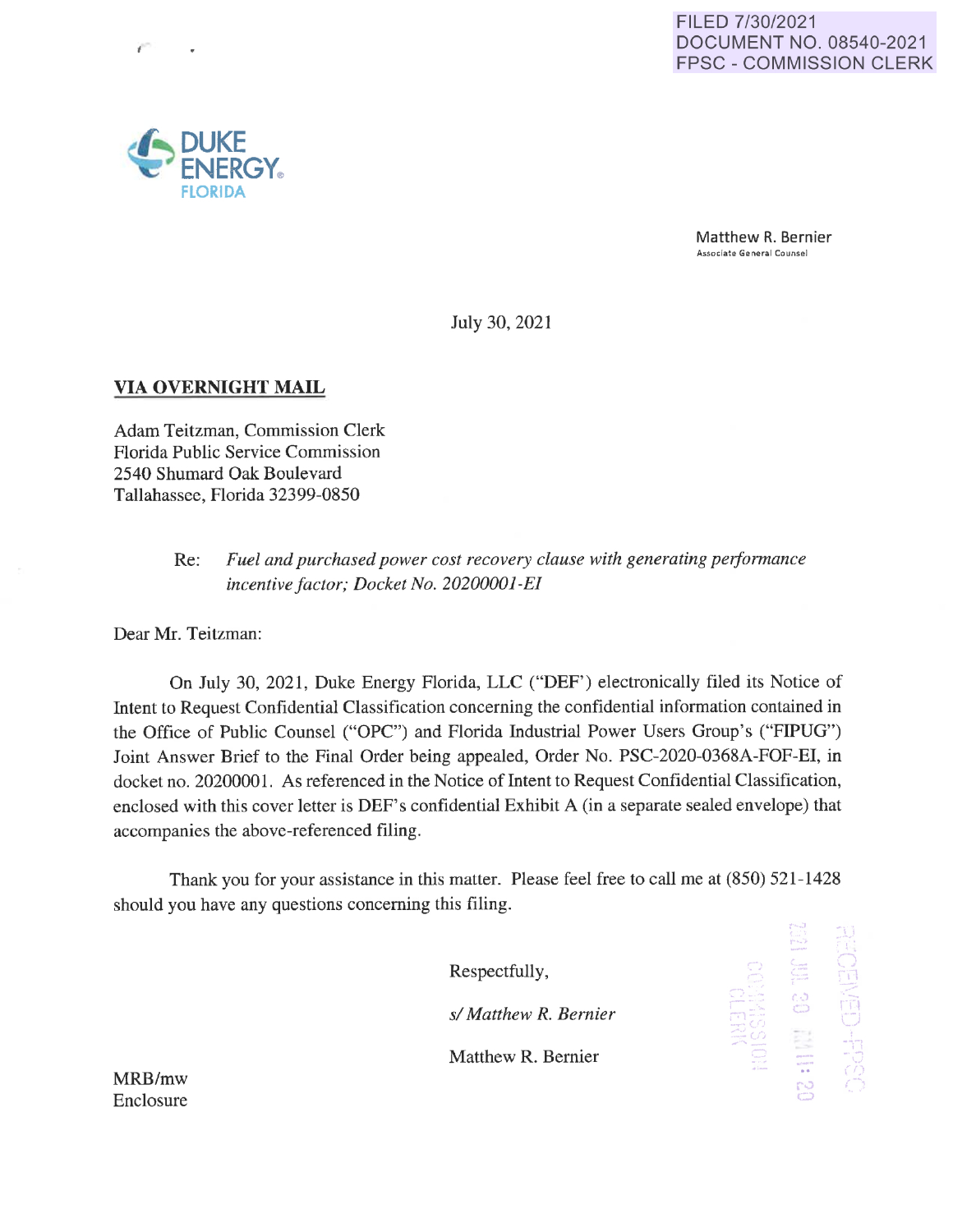## **CERTIFICATE OF SERVICE**

*s/Matthew R. Bernier* 

r HEREBY CERTIFY that a true and correct copy of the foregoing has been furnished via electronic mail this 30<sup>th</sup> day of July, 2021, to all parties of record as indicated below.

Attorney Suzanne Brownless<br>
Stefanie Jo Osborn<br>
De Latitude Management Patter Christmas and Christmas and Christmas and Christmas and Christmas and Christmas and Christmas and Christmas and Christmas and Christmas and Christmas and Stefanie Jo Osborn<br>Office of General Counsel Rehwinkel/S. Morse/Patty Christensen Office of General Counsel<br>
FL Public Service Commission<br>
Let U. M. Medisco St. Pass FL Public Service Commission<br>2540 Shumard Oak Blvd. The Telecometer 20000 1400 2540 Shumard Oak Blvd. Tallahassee, FL 32399-1400 pirrello.anastacia@leg.state.fl.us sbrownle@psc.state.fl.us gentry.richard@leg.state.fl.us sosborn@psc.state.fl.us Rehwinkel.charles@leg.state.fl.us Christensen.patty@leg.state.fl.us J. Beasley / J. Wahlen / M. Means Morse.stephanie@leg.state.fl.us Ausley McMullen P.O. Box 391<br>
Tallahassee, FL 32302<br>
Paula K. Brown Tallahassee, FL 32302<br>
Regulatory Affairs<br>
The Regulatory Affairs<br>
The Regulatory Affairs jbeasley@ausley.com<br>
jwahlen@ausley.com **P.O. Box 111**<br>
P.O. Box 111<br>
P.o. Box 111<br>
P.o. **P.O. Box 111** Tampa, FL 33601-0111 Russell A. Badders regdent@tecoenergv .com Gulf Power Company<br>One Energy Place, Bin 100 Maria Moncada One Energy Place, Bin 100<br>
Pensacola, FL 32520-0100 700 Universe Blvd. (LAW/JB)<br>
russell.badders@nexteraenergy.com Juno Beach, FL 33408-0420 Kenneth A. Hoffman maria.moncada@fpl.com Florida Power & Light Company James Brew / Laura W. Baker 134 W. Jefferson Street<br>
Tallahassee, FL 32301-1713<br>
Stone Law Firm<br>
Stone Law Firm Tallahassee, FL 32301-1713<br>
ken.hoffman@fpl.com 1025 Thomas Jefferson St., N.W. Suite 800 West Jon C. Moyle, Jr.<br>Moyle Law Firm, P.A. Washington, DC 20007 Moyle Law Firm, P.A.  $\frac{1}{2} \frac{\text{brew@smxblaw.com}}{\text{bnew@smxblaw.com}}$ lwb@smxblaw.com 118 North Gadsden Street Tallahassee, FL 32301<br>
jmoyle@moylelaw.com Mike Cassel moyle@movielaw.com Florida Public Utilities Company<br>mqualls@movielaw.com Plorida Public Utilities Company 208 Wildlight Avenue Yulee, FL 32097 mcassel@fnuc.com